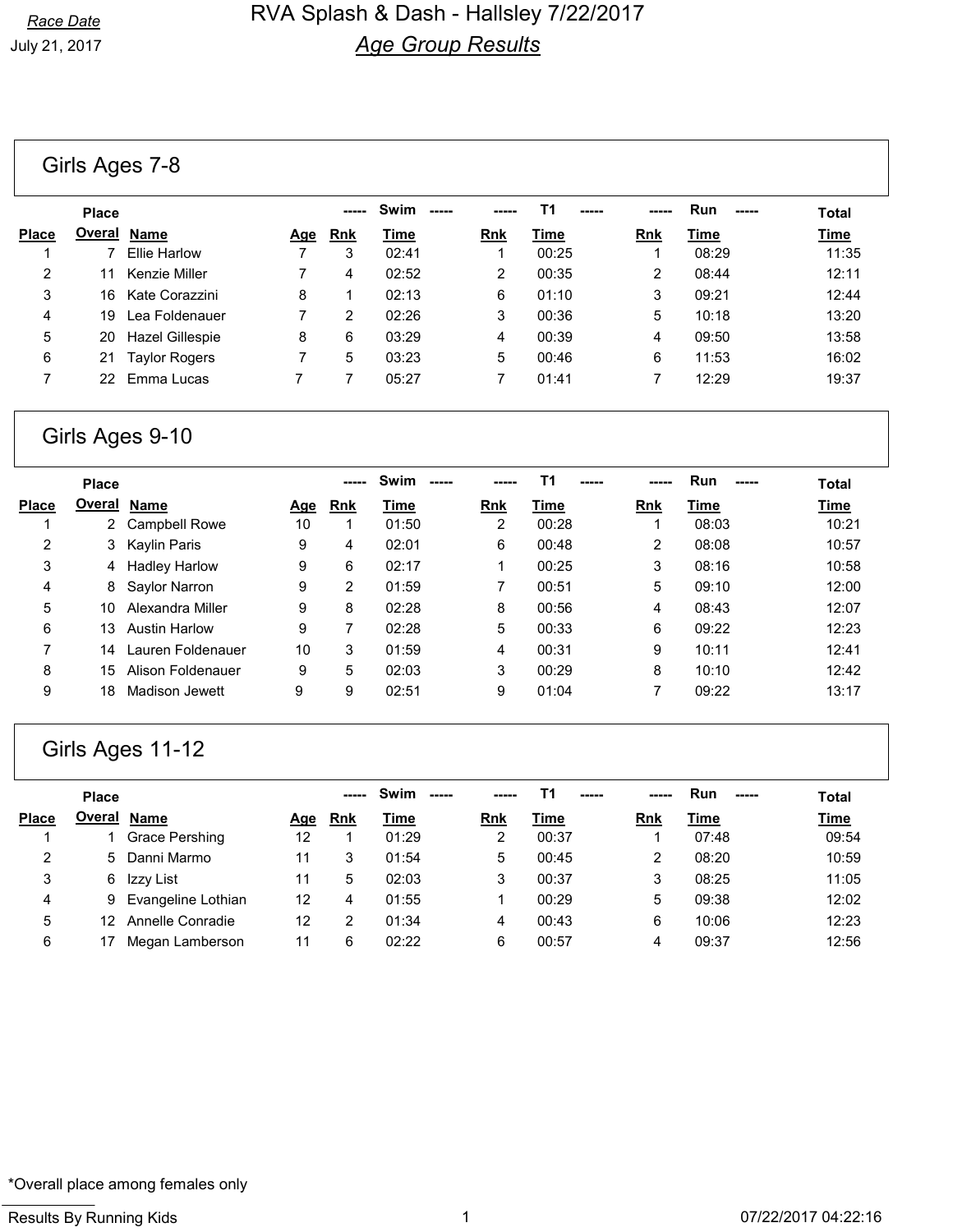|                | <b>Place</b>        |                            |                | -----           | Swim                 |                 | <b>T1</b>      |                 | Run<br>-----         | <b>Total</b>         |
|----------------|---------------------|----------------------------|----------------|-----------------|----------------------|-----------------|----------------|-----------------|----------------------|----------------------|
| <b>Place</b>   | <b>Overal</b><br>20 | <b>Name</b><br>Tommy White | Age<br>6       | <b>Rnk</b><br>1 | <b>Time</b><br>03:13 | <b>Rnk</b><br>1 | Time<br>00:38  | <b>Rnk</b><br>1 | <b>Time</b><br>13:07 | <b>Time</b><br>16:58 |
|                |                     | Boys Ages 7-8              |                |                 |                      |                 |                |                 |                      |                      |
|                |                     |                            |                |                 |                      |                 |                |                 |                      |                      |
|                | <b>Place</b>        |                            |                |                 | <b>Swim</b>          |                 | T <sub>1</sub> |                 | Run                  | <b>Total</b>         |
| <b>Place</b>   | <b>Overal</b>       | <b>Name</b>                | Age            | <b>Rnk</b>      | <b>Time</b>          | <b>Rnk</b>      | <u>Time</u>    | <b>Rnk</b>      | <b>Time</b>          | <b>Time</b>          |
|                | 12                  | Zack Fisher                | $\overline{7}$ | 1               | 02:00                | 1               | 00:31          | 2               | 08:19                | 10:50                |
| $\overline{2}$ | 13                  | <b>Brown Ukrop</b>         | 7              | 3               | 02:21                | 2               | 00:32          | 1               | 08:07                | 11:00                |
| 3              | 16                  | Jack Jordan                | $\overline{7}$ | $\overline{2}$  | 02:17                | 3               | 01:08          | 4               | 09:49                | 13:14                |
| 4              | 18                  | Nolan Quinn                | $\overline{7}$ | 5               | 03:36                | 5               | 01:23          | 3               | 09:01                | 14:00                |
| 5              | 19                  | Reese Jordan               | 8              | 4               | 02:38                | 6               | 02:32          | 5               | 09:52                | 15:02                |

|              | <b>Place</b> |                         |     |            | Swim  |            |       |            | <b>Run</b><br>----- | <b>Total</b> |
|--------------|--------------|-------------------------|-----|------------|-------|------------|-------|------------|---------------------|--------------|
| <b>Place</b> | Overal       | Name                    | Age | <b>Rnk</b> | Time  | <b>Rnk</b> | Time  | <b>Rnk</b> | Time                | <b>Time</b>  |
|              | 4            | Jude Gillespie          | 10  |            | 01:37 |            | 00:20 |            | 07:07               | 09:04        |
| 2            | 6            | <b>Heinrich Conrdie</b> | 10  | 4          | 01:52 | 5          | 00:37 | າ          | 07:28               | 09:57        |
| 3            |              | Riggs Ukrop             | 9   | 3          | 01:52 | 3          | 00:32 | 3          | 07:38               | 10:02        |
| 4            | 10           | Joshua Farnsworth       | 9   | 2          | 01:46 | 4          | 00:35 | 4          | 08:18               | 10:39        |
| 5            | 14           | Cannen Harlow           | 10  | 5          | 01:58 | 2          | 00:27 | 5          | 08:37               | 11:02        |
| 6            | 22           | Christian Moore         | 9   | 6          | 05:26 | 6          | 01:33 | 6          | 15:39               | 22:38        |

## Boys Ages 11-12

|              | <b>Place</b> |                  |     |            | Swim<br>----- |            | т1    | -----      | <b>Run</b> | <b>Total</b> |
|--------------|--------------|------------------|-----|------------|---------------|------------|-------|------------|------------|--------------|
| <b>Place</b> | Overal       | <b>Name</b>      | Age | <b>Rnk</b> | Time          | <b>Rnk</b> | Time  | <b>Rnk</b> | Time       | <b>Time</b>  |
|              |              | Joshua Gray      | 11  |            | 01:23         |            | 00:21 |            | 06:09      | 07:53        |
| 2            | 3            | Craven Luke      | 11  | 4          | 01:53         | 2          | 00:27 | 2          | 06:27      | 08:47        |
| 3            |              | 5 Patrick Harlow | 11  | 3          | 01:51         | 3          | 00:28 | 3          | 07:20      | 09:39        |
| 4            | 8.           | Caleb Harlow     | 11  | 6          | 02:02         | 5          | 00:34 | 4          | 07:27      | 10:03        |
| 5            | 9            | Jackson Wright   | 11  | 5          | 01:54         | 4          | 00:33 | 5          | 07:56      | 10:23        |
| 6            | 15           | Alex Resnick     | 11  | 2          | 01:50         | 6          | 00:48 |            | 09:49      | 12:27        |
|              |              | Jack Corazzini   | 11  |            | 02:14         |            | 01:26 | 6          | 09:41      | 13:21        |